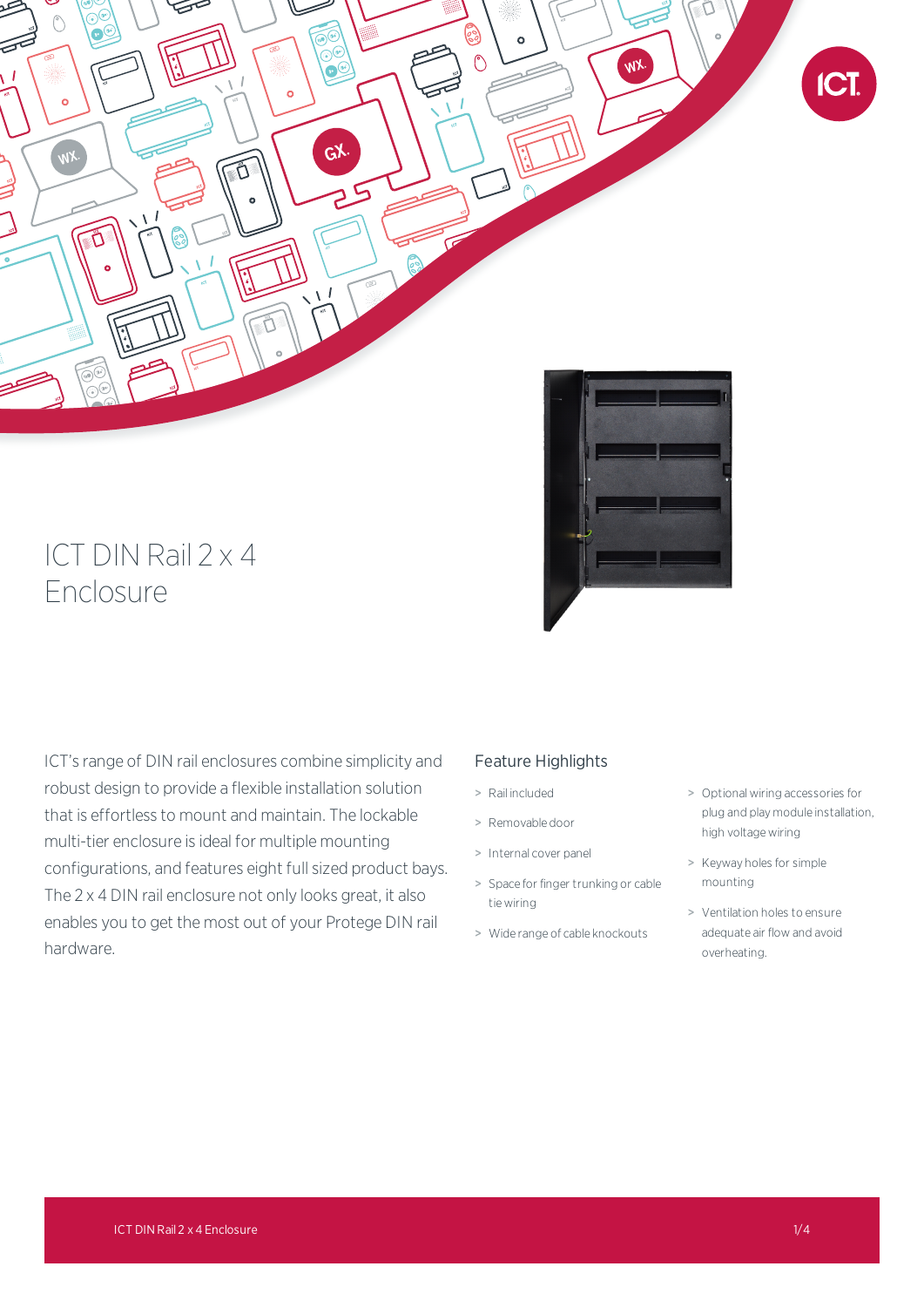#### Robust Design

Made with powder coated 1mm steel, the enclosure is structurally robust. The enclosure is rated to IP50, where temperatures are expected to vary between -10°C and +40°C (14°F and 104°F), with an average relative humidity of approximately 75 % (noncondensing).

# Easy Access and Maintenance

The enclosure has a removable door and removable cover panelfor fast, simple mounting and maintenance. The cover panel protects wiring and provides a professional look to the installation, while still allowing easy access to the front panel LED indicators ofthe installed DIN rail modules.

You can also remove the lower rail to install a 7Ah battery.

### Installation and Operation

Keyway holes on the back of the enclosure ensure simple surface mounting on an interior wall.

Ventilation holes allow for adequate air flow to prevent overheating.

#### Finger Trunking and Cable Tie Points

Space (25mm) is provided above and below DIN module locations for finger trunking or use of the cable tie points for secure, clean wiring. Multiple knockouts for trunking and field wiring are available in convenient locations on the cabinet body.

# Electrical Connection

Includes a knockout for a standard panel mount IEC mains voltage connector.

# Earth Connection

Bonding wire looms for earth connection to the enclosure and door are supplied.

# Tamper Switch

The enclosure includes a tamper switch, used to send signals to the monitoring station or remote computer that the enclosure has been opened.

# Included Accessories

The enclosure comes supplied with a cabinet accessory pack including:

- > Cam lock
- > Tamper switch
- > Tamper bracket

#### Optional Accessories

The enclosure may also be used with:

- > A Fused Panel Mount IEC C14 Socket to allow plug and play installation of power supply modules
- > A Quick Connect RS-485 DaisyChain Cable loom for easy installation and connection of all DIN rail modules
- > A Mylar Blanking Panel(EN-DIN-MYLAR) to allow covering of unused product bays

#### Flexible Mounting Options

Featuring eight full size product bays, the 2 x 4 enclosure is ideal for multiple mounting configurations with a mix of full size modules, half size modules and batteries.

Each product bay can mount:

- > One full sized DINrail module (e.g. Protege two door controller, 4A or 8A power supply, full sized expander modules), or
- > Two half sized DINrail modules (e.g. Protege one door controller, 2A power supply, half sized expander modules), or
- > One 7Ah battery (bottom row only)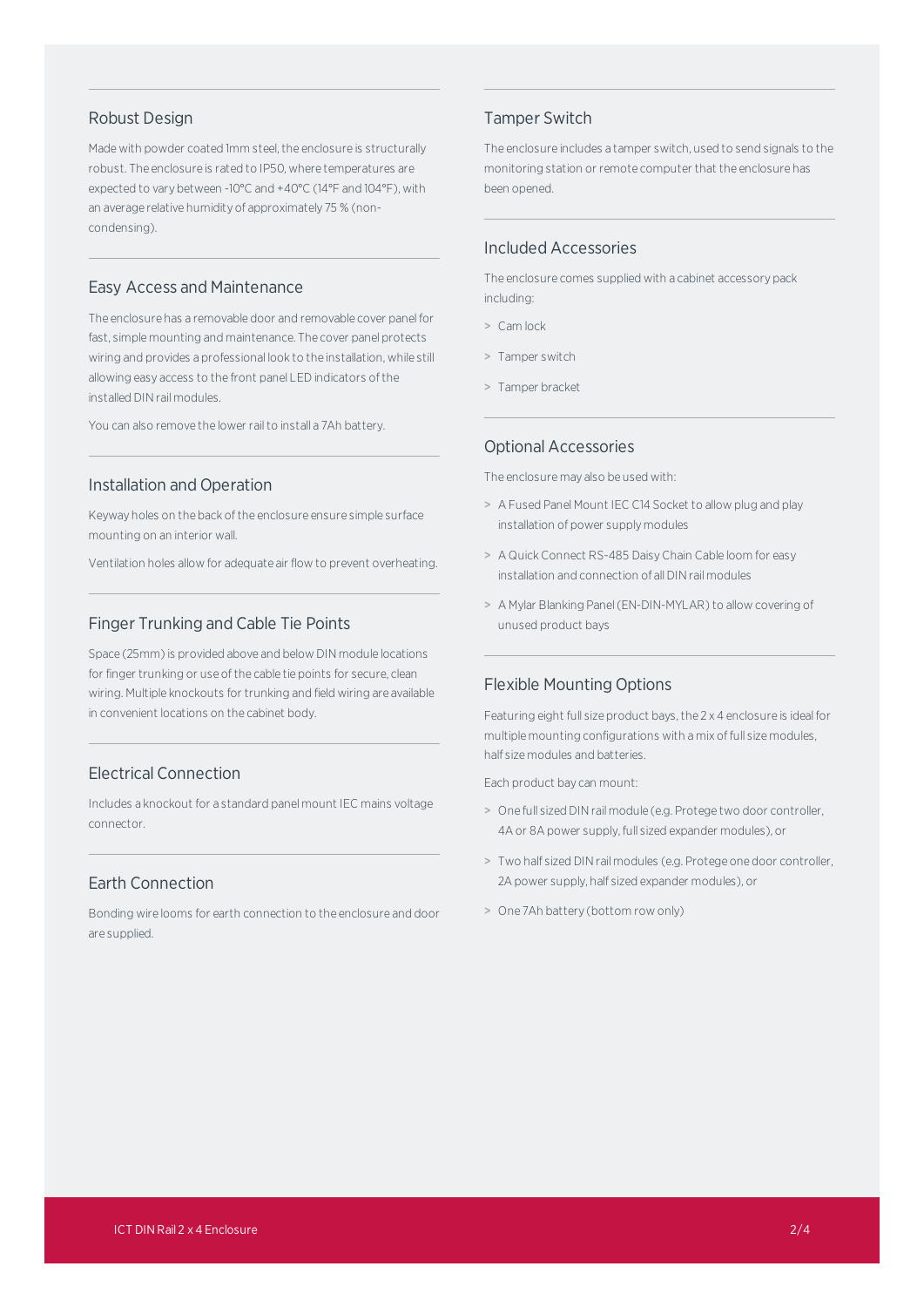# Technical Specifications

The following specifications are important and vital to the correct operation of this product. Failure to adhere to the specifications will result in any warranty or guarantee that was provided becoming null and void.

| <b>Ordering Information</b>        |                                                                                              |
|------------------------------------|----------------------------------------------------------------------------------------------|
| $FN-DIN-24$                        | DIN Rail Enclosure 2 x 4 Wall-Mount Metal Cabinet                                            |
| <b>Cable Entry</b>                 |                                                                                              |
| Cable Knockouts                    | 13 conduit cable knockouts                                                                   |
|                                    | 1 knockout for IEC mains voltage connector                                                   |
| Cable Tie Points                   | 26 points for field wiring                                                                   |
| Cables                             | Supports the Fused Panel Mount IEC C14 Socket and the Quick Connect RS-485 Daisy Chain Cable |
| <b>Earthing</b>                    |                                                                                              |
| Wire Looms                         | Bond wire looms included for earth connection to the enclosure                               |
| <b>Accessories</b>                 |                                                                                              |
| Tamper                             | Dedicated hardware tamper input                                                              |
| Lock                               | Cam lock                                                                                     |
| <b>Environmental IP Rating</b>     |                                                                                              |
| IP Rating                          | <b>IP50</b>                                                                                  |
| <b>Dimensions</b>                  |                                                                                              |
| Finger Trunking Space              | 25mm                                                                                         |
| Dimensions $(H \times W \times D)$ | 712 x 433 x 100.3mm (28 x 17 x 3.94")                                                        |
| Weight                             | 10.5kg (23.1lb)                                                                              |

Integrated Control Technology continually strives to increase the performance of its products. As a result these specifications may change without notice. We recommend consulting our website (www.ict.co) for the latest documentation and product information.

# Regulatory Notices

#### UL/ULC Installation Cabinet Options

- > UL294
- > UL1076
- > ULC-ORD-C1076-86
- > CAN/ULC-S319

#### CE – Compliance with European Union (EU)

By design,the enclosures for all ICT products complywith the EN50131 standards. Tamper protection against removal ofthe cover as well as removal from mounting is provided by the tamper switch.

#### AS/NZS 2201.1 Class 5

Protege systems conform to AS/NZS 2201.1:2007Class 5 intruder alarm systems standards for the construction, operation, performance and installation of intruder alarm equipment and systems installed in client `s premises.

> For a fullregulatory and approval list please visit the ICT website.